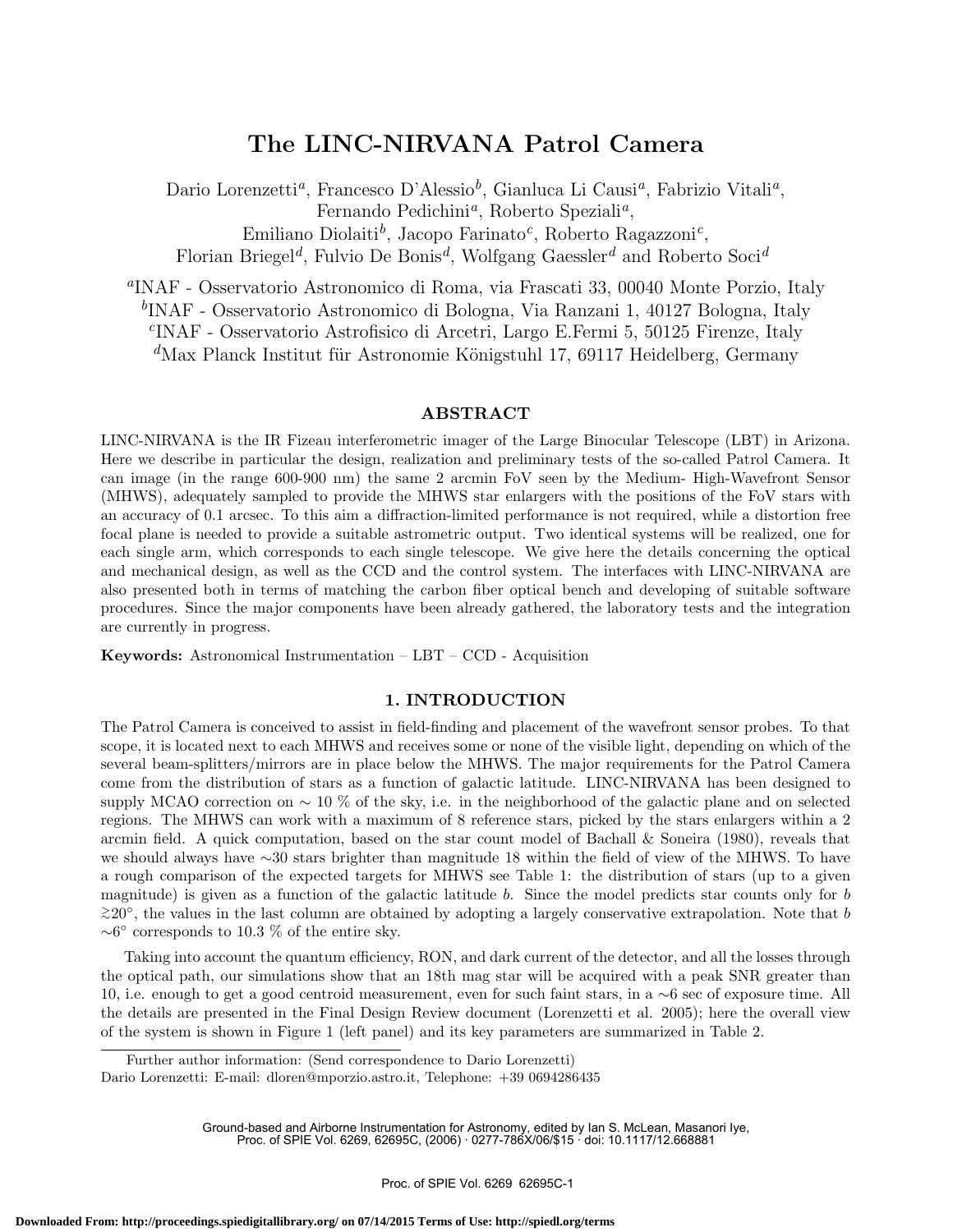

opto-mechanical components.

|  |  |  |  |  |  |  | <b>Table 1.</b> Number of stars brighter than a given V mag, located within a circle of 2 arcmin diameter. |
|--|--|--|--|--|--|--|------------------------------------------------------------------------------------------------------------|
|  |  |  |  |  |  |  |                                                                                                            |

| V mag | $b=90^\circ$ | $b=50^{\circ}$ | $b=20^{\circ}$ | $b = 6^{\circ}$ |
|-------|--------------|----------------|----------------|-----------------|
| < 18  | 0.62         | 1.80           | 10.0           | 30              |
| < 20  | 1.43         | 4.85           | 33.9           | 90              |
| < 22  | 2.85         | 10.3           | 78.3           | 240             |
| < 24  | 4.94         | 18.3           | 143            | 450             |

## **2. OPTICAL LAYOUT**

The Patrol Camera is essentially a focal reducer, which re-images the central 2 arcmin FoV of the flat and telecentric F/20 focal plane provided by the LINC-NIRVANA optics to fit the useful 13.3  $\times$  13.3 mm area of a Marconi CCD47-20 (see section 4.1). The focal reduction factor is ∼ 9. Further constraints come from the mechanical layout of the LINC-NIRVANA optical bench, and in particular, from the MHWS geometry. As shown in section 3", little room exists between the unfolded  $F/20$  focal plane (placed 150 mm behind the MWHS Fold Mirror) and the edge of the optical bench. This fact makes preferable, both from the alignment and the mechanical point of view, a compact optical design rather than longer optics to be folded one or more times. Alternatively, the Patrol Camera could be placed outside the instrument enclosure; obviously this choice forces us to use a higher number of lenses. All these constraints are fulfilled by the Field Acquisition Lens of the Multi Conjugated AO Demonstrator (MAD) on VLT (Delabre 2002); therefore we have adopted the same optical system for the Patrol Camera, with minor refinements concerning the input focal plane distance, the image focal plane position and the insertion of our CCD camera windows. This optical design gives the required optical quality in the wavelength range 600 nm to 900 nm for which the LINC-NIRVANA optical system is optimized.

## **2.1. Camera Performances**

Figure 2 depicts a solid view of the camera optics. The system ends with the CCD window, i.e. the 2.5 mm thick BK7 window of the E2V CCD-Peltier package. The final system is quite compact, having a physical external diameter of about 10cm and a length of about 225 mm from the  $F/20$  to the  $F/2.22$  focal plane. This design reduces the effective focal length to 18611.5 mm, yielding a scale of  $11.05$  "/mm, or  $0.144$ "/pixel (13)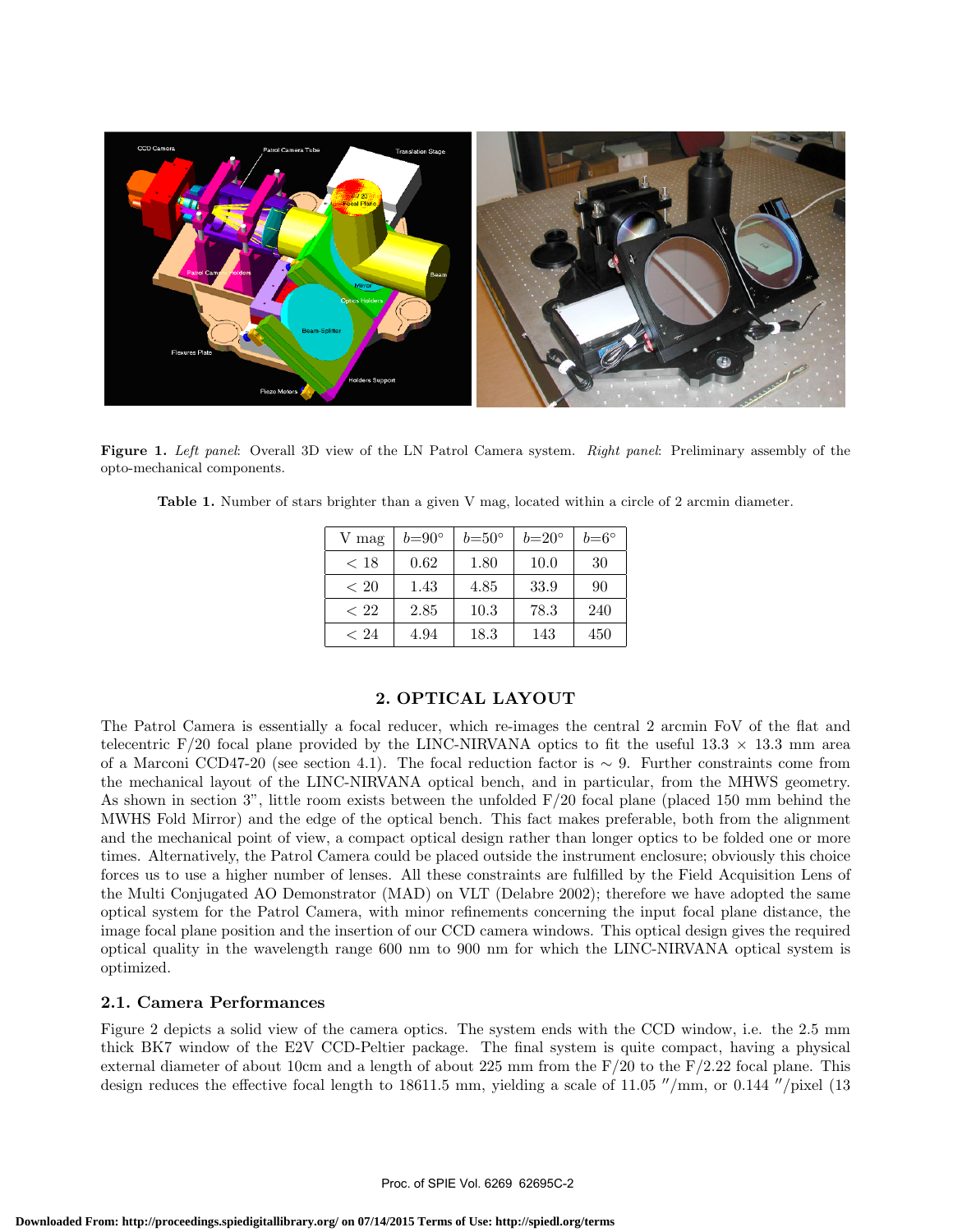| Detector                            |                                               |  |  |  |  |
|-------------------------------------|-----------------------------------------------|--|--|--|--|
| CCD                                 | CCD47-20-353 back-illuminated                 |  |  |  |  |
| Pixel size                          | 13 $\mu$ m square                             |  |  |  |  |
| CCD area                            | $13.3 \times 13.3$ mm; $1024 \times 1024$ pxl |  |  |  |  |
| Full well capacity                  | $5000 e^-$                                    |  |  |  |  |
| Download time                       | $\sim 2$ sec                                  |  |  |  |  |
| RON (at 2 sec)                      | $\sim 6$ e <sup>-</sup> pxl <sup>-1</sup>     |  |  |  |  |
| CCD assembly                        | SciMeasure Little Joe                         |  |  |  |  |
| <b>ADC</b>                          | 16 bit                                        |  |  |  |  |
| Cooling                             | Peltier $40^{\circ}$ below ambient            |  |  |  |  |
| $\overline{\mathrm{C}}$ amera       |                                               |  |  |  |  |
| Optics type                         | Focal reducer - 6 elements                    |  |  |  |  |
| Reduction factor                    | 8.98                                          |  |  |  |  |
| Effective focal length              | 18673.7 mm                                    |  |  |  |  |
| Effective $F/number$                | F/2.26                                        |  |  |  |  |
| Plate scale                         | $\sim 11$ mm; $\sim 0.14''/\text{pxl}$        |  |  |  |  |
| FoV                                 | 2 arcmin                                      |  |  |  |  |
| Wavelength range                    | 600 to 900 nm                                 |  |  |  |  |
| Average spot size                   | 11.6 $\mu$ m $rms$                            |  |  |  |  |
| 100% Encircled energy diameter      | $\sim 60 \mu m; 0.66''$                       |  |  |  |  |
| Optical distortion                  | $< 0.5\%$ for 100% of FoV                     |  |  |  |  |
| Typical exposure time               | $\sim 5$ sec                                  |  |  |  |  |
| Predicted stars $(S/N>10)$ in 5 sec | $\sim 30$                                     |  |  |  |  |

**Table 2.** Main parameters of the LN Patrol Camera.

*µ*m pixel size), with a reduction factor of 8.98. The optical design has been adapted to the SILO Test-Plates catalog. It has also been optimized to have best performance in the 600-900 nm wavelength range at a mean working temperature of 5◦C (a winter-summer temperature range of -10◦C-20◦C is assumed). Figure 3 contains the Spot Diagram at 5◦C: the average rms spot size is 11.7 *µ*m while the Encircled Energy Diagram (Figure 4) indicates that 100% of the PSF light is enclosed in a diameter of  $\sim 60 \ \mu$ m, corresponding to  $\sim 0.66''$  on the sky.

This PSF, convolved with an expected 0.5"-1.0" uncorrected seeing spot yields  $\sim 10 \times 10$  pixel sampling for each star. This gives a centroid measurement accuracy of  $1/5$  of a pixel, i.e.  $0.03''$ , which is about three times better than required. The optical scheme is also optimized for the optical distortion and presents a residual field distortion lower than 0.5% across the whole FoV (see Figure 5). Our analysis assumes that the wavelength range is already restricted to 600-900 nm before the  $F/20$  focal plane, so that a special anti-reflection coating for this spectral range is applied to each lens surface.

## **2.2. Thermal and Tolerance Analysis**

The thermal analysis shows that the optical quality remains practically unchanged over the temperature range (-10◦C to 20◦C) without any focus compensation The possible slight change of image scale due to thermal variations of the LINC-NIRVANA optical path is not a concern, because [x,y]-pairs of stars are required in physical units of the F/20 focal plane and not in sky units, namely in millimeters and not in arcsec.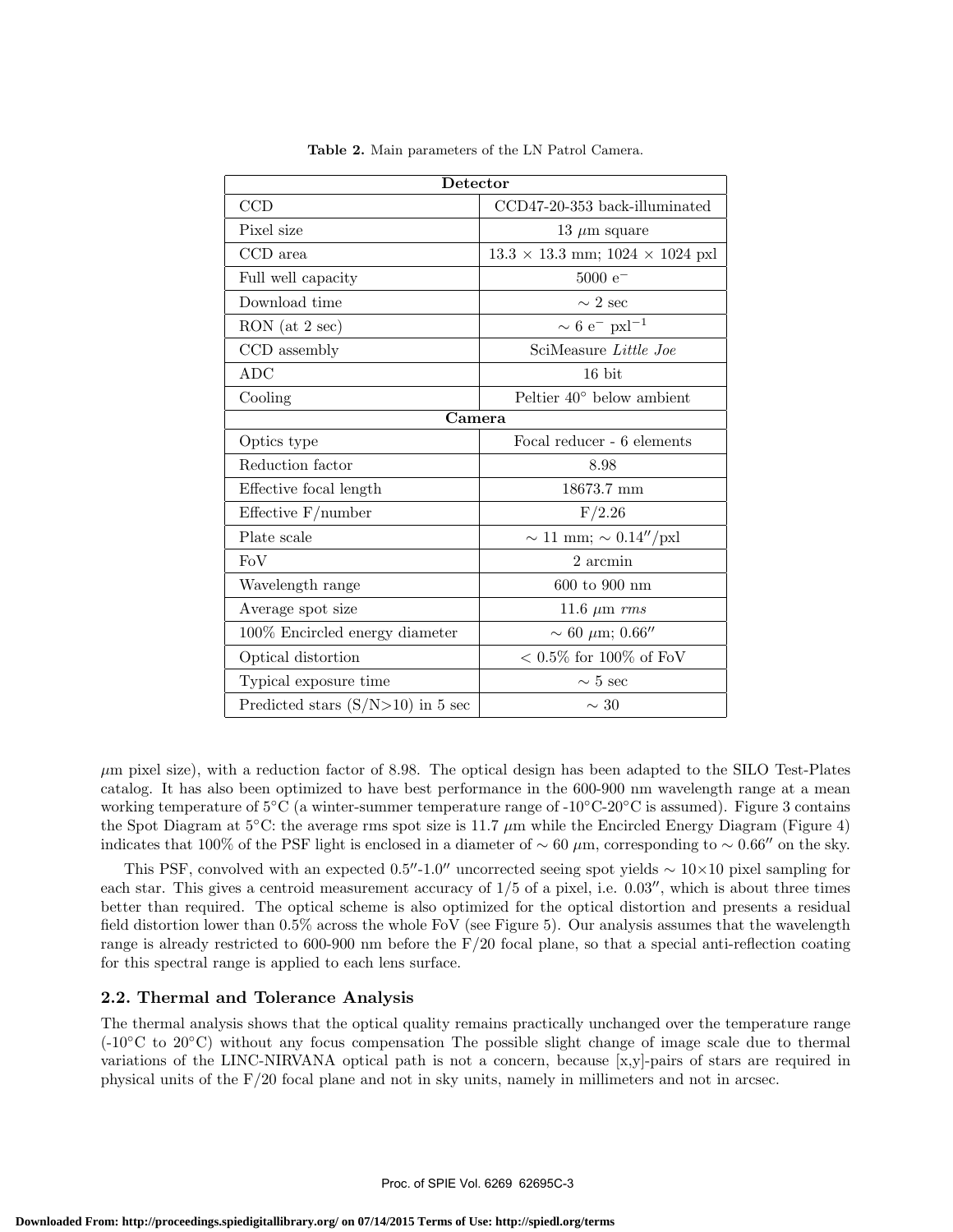

**Figure 2.** Patrol Camera optical layout. The optical surface numbers are referred in the text.



**Figure 3.** Spot Diagram for the wavelength range 600 to 900 nm at mean working temperature (5◦C). The reference boxes are  $50\times50 \ \mu m$ , approximately  $4\times4$  pixels.

The tolerance analysis has been obtained for a simple optical mount which exploits spacer rings among the three small lens groups. For the optical CCD system as a whole, we obtain very relaxed values for the  $x/y$ decentering tolerances, i.e.  $\pm 1$  mm in order to keep the FoV inside the CCD area, and  $x/y$  tilting tolerances of  $\pm 0.2^\circ$ , which yield a variation of only 1  $\mu$ m in the *rms* spot radius. Such analysis indicates that we can build a rigid optics-CCD system with no need for adjustment of any element or back focus, where the air thickness between the first lens and the  $F/20$  focal plane (element 67) is used as tolerance compensator during the alignment phase. A second compensator (air space thickness of element 77) has been used in the tolerance computation to compensate our lack of knowledge of the exact distance between last lens and the CCD window. This distance will be measured on the real devices and the mechanical tube will be profiled accordingly before its final mounting.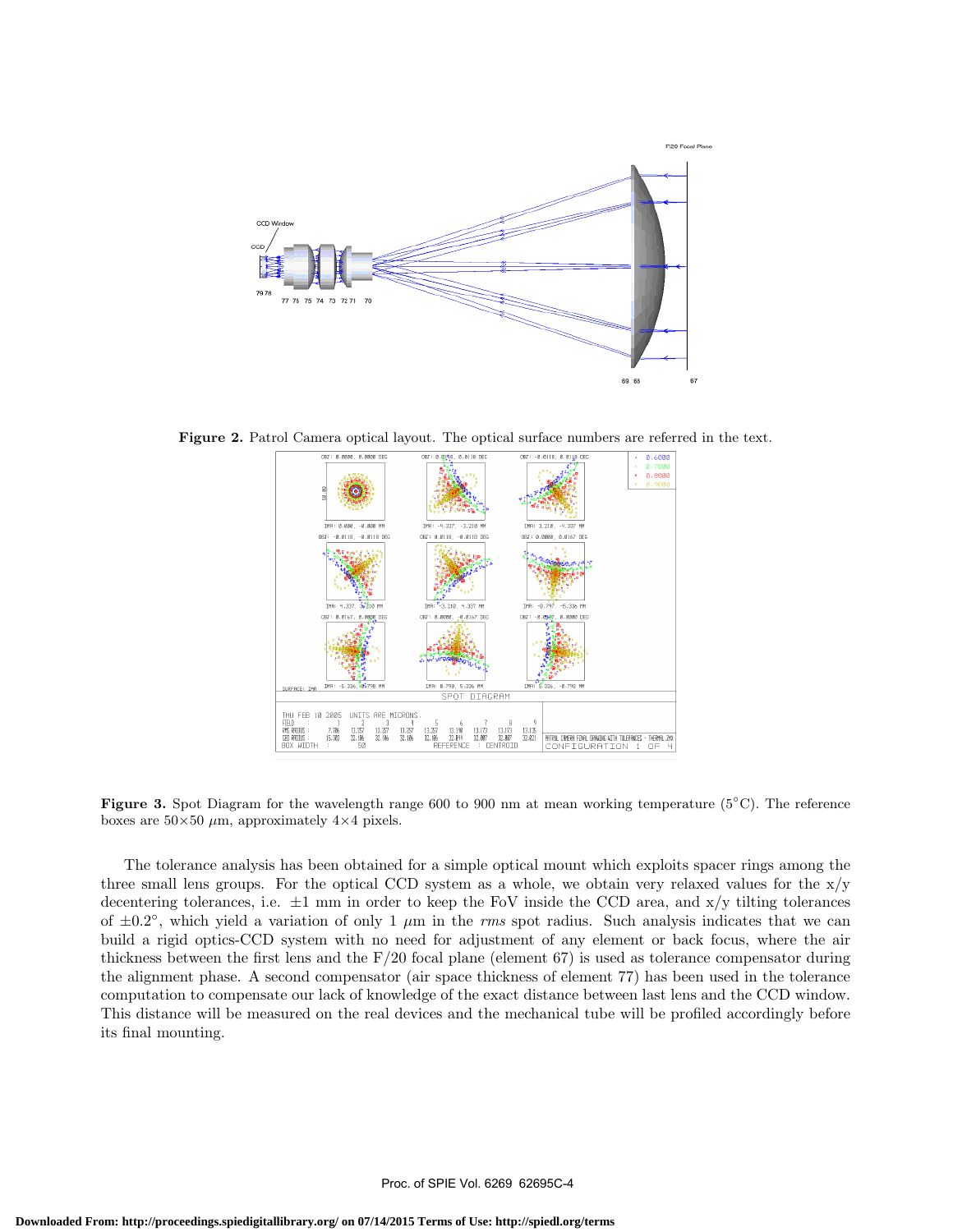

**Figure 4.** Encircled Energy diagram at the mean working temperature (5◦C): all the light is included within a radius of ∼30 *µ*m.



**Figure 5.** Field Distortion at the Patrol Camera focal plane at the mean working temperature (5◦C).

#### **2.3. Folding Mirrors and Beam-splitters**

The Patrol Camera will receive the LINC NIRVANA F/20 beam by removing the 45◦ fold mirror which provides the focal plane to the MHWS star enlargers. This is done by means of a linear translation stage, which places a beam-splitter in place of the mirror, to allow simultaneous functioning of the Patrol Camera and the MHWS (see Section 3). For simplicity, both the fold mirror and the beam-splitter are cut in a circular shape (150 mm diameter) and are mounted on adjustable kinematical holders, whose movements are remotely controlled by a system of small piezo-motors controlled by a paddle. This system allows optical alignment of the  $F/20$ focal plane at the MHWS within the required tolerances. Apart from the coating, both the mirror and beamsplitter have the same characteristics as reported in Table 3. When using the beam-splitter, the optical response analyzed in section 2.1 changes as reported in Figure 6.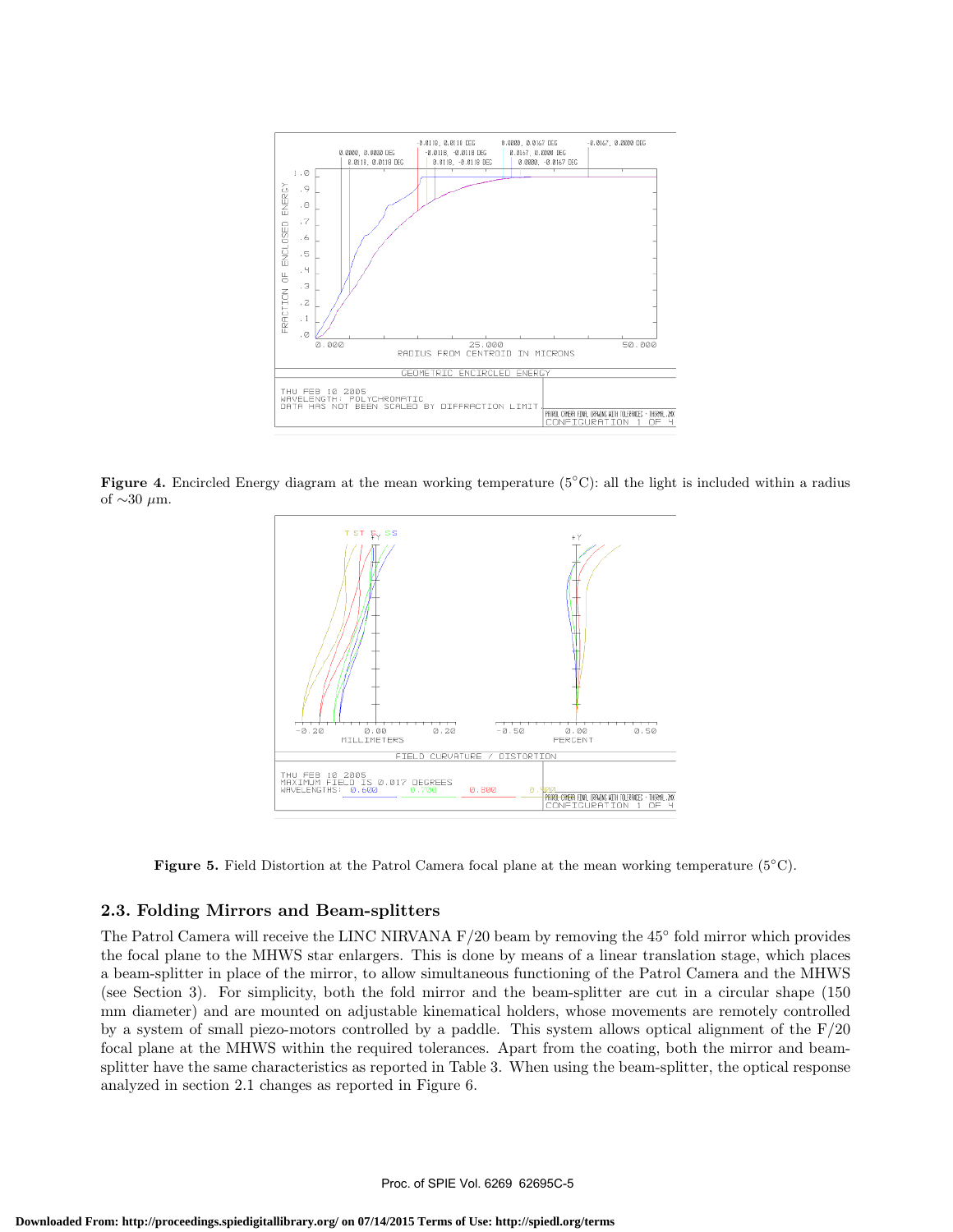

**Figure 6.** *Top panel*: Optical path through the beam-splitter. *Bottom panel*: The Spot Diagram (at 5◦C) after introduction of the beam-splitter.

### **3. MECHANICAL LAYOUT**

The optical and mechanical elements that compose the Patrol Camera Assembly (PCA) are shown in Figure 1. They consist of an interface plate, locked to the LINC-NIRVANA optical bench, holding a motorized linear translation stage, whose aim is to position a mirror or a beam-splitter on demand. These latter elements are accomodated in two adjustable holders with piezo actuators. The plate also supports the Patrol Camera Tube itself, which is joined to the CCD camera. The entire system is placed just below the MHWS tower on the optical bench, in order to match the  $F/20$  focal plane of LINC-NIRVANA. Hereafter, we describe each of these components.

## **3.1. Translation Stage**

The Patrol Camera is directly fed by the optical beam when the mirror is removed. In order to move the mirror, a translation stage is installed under the AO tower. The chosen translation stage is the Physik Instrumente M-521.DG. This device is a zero-backlash recirculating ballscrew device, equipped with a DC motor, limit switches, a high resolution shaft-encoder, and a unique servo amplifier mounted on board which is able to reach a positional accuracy of 1 *µ*m at a speed of 6 mm/s. The maximum travel range is 204 mm and a remotely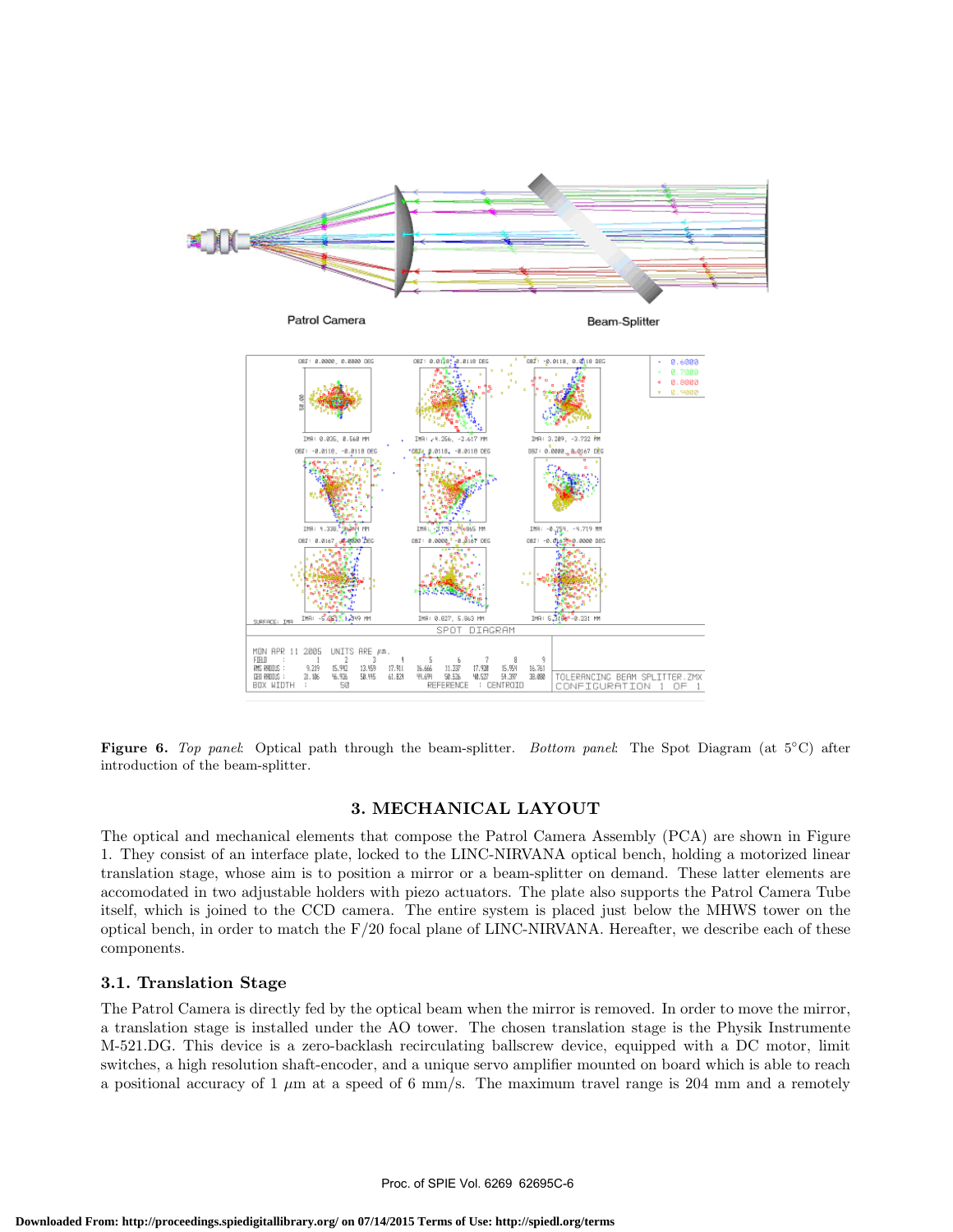| Properties         | folding mirror     | beam-splitter              |  |  |
|--------------------|--------------------|----------------------------|--|--|
| Shape              | Circular           | Circular                   |  |  |
| Diameter           | $150 \text{ mm}$   | $150 \text{ mm}$           |  |  |
| Thickness          | $18 \text{ mm}$    | $18 \text{ mm}$            |  |  |
| X-Y axis tolerance | $\pm$ 0.1 mm       | $\pm$ 0.1 mm               |  |  |
| Z axis tolerance   | $\pm$ 0.1 mm       | $\pm$ 0.1 mm               |  |  |
| Tilt tolerance     | 1.7'               | 1.7'                       |  |  |
| Material           | Fused silica       | Fused silica               |  |  |
| Coating            | Protected aluminum | $80/20\%$ reflect./transm. |  |  |

**Table 3.** Specifications for the folding mirror and beam-splitter.

controllable brake is available to lock the stage after powering-off. These translation stages will be operated directly by the LINC-NIRVANA motor controller unit, while a PI Mercury II controller is routinely used for laboratory tests.

## **3.2. Flexures Plate**

The positioning tolerances of the Fold Mirror (see Table 3) require that the translation device have a high stiffness, and that its shape and position are completely unaffected by temperature variations. Since the LINC-NIRVANA optical bench is made of carbon fiber, whose thermal expansion is virtually zero, the aluminum base of the stage could be stressed by thermal expansion. Because of the different materials which constitute the translation stage, the firm cannot guarantee the functionality of the actuator under mechanical stresses. We therefore have to interface it to the optical bench using an aluminum plate with suitable flexures which compensate for thermal variations. The realized flexures plate is shown in Figure 7 (left panel);



**Figure 7.** *Left panel*: Bottom view of the plate which shows the flexures and the reinforcements structures. *Right panel*: FEA analysis of the Flexures Plate: residual thermal variation for 35◦C temperature change.

This shape has been computed by Finite Element Analysis (FEA) to guarantee the mirror position stability at all working inclinations of the telescope (Figure 7, right panel). The typical thermo-mechanical characteristics of a 2000 series aluminum alloy have been used in this analysis. The plate will be attached at three dedicated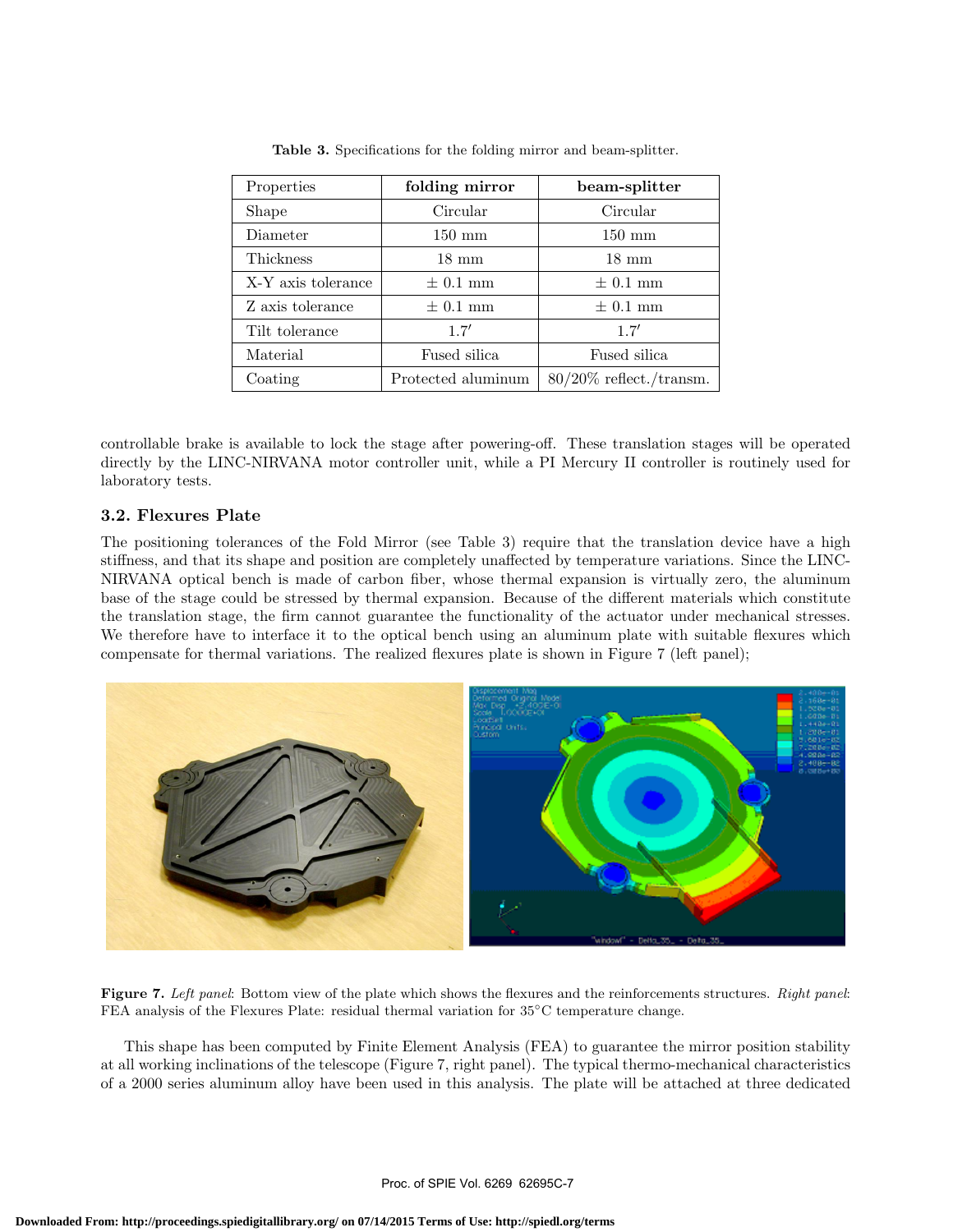holes on the bench placed in an equilateral triangle pattern with sides of 350 mm. The thickness of the plate is 17 mm, and reinforcements are placed on both side of the plate to increase its stiffness in some critical area, as shown in the figures. The stress analysis shows that, even for 35<sup>°</sup>C of temperature change, the level of stress in the critical area of the flexures remains below the yield stress of the alloy (Figure 7 right).

## **3.3. Opto-Mechanical Assembly**

The camera optics mounting we have realized is shown in Figure 8, is made of an aluminum tube interfaced with the external mount of the CCD head. The main tube hosts the first and larger lens at one side and a separate mount for the group of small lenses. The CCD camera will be attached to this last mount via an interface flange locked by four M5 screws. This arrangement will give high stiffness, and a FEA analysis allowed us to quantitatively verify that the tolerances are fulfilled. The whole tube is then hold over the flexure plate by two V-shaped supports, which also allow for fine focus adjustment during the set-up.

## **4. CCD CAMERA**

This section describes the camera system. We will show the detector main characteristics and the CCD array selected for the current application. A general overview of the camera system will be presented: the controller, the overall architecture and the data flow. Moreover, the camera cooling system will be briefly described.



**Figure 8.** Mechanical mounting of the camera optics.

## **4.1. Detector**

We selected the Marconi CCD47 sensor, a  $1024\times1024$  pixels detector with 13  $\mu$ m square pixels. It is a back illuminated device, and the combination of a low noise amplifier with low dark current (see Table 4) makes it well suited for the current application. E2V offers two different models of CCD47: the 47-10, a standard full-frame  $1K\times 1K$  array, and the 47-20, a Frame Transfer CCD with an effective surface of  $1K\times 1K$ . The first model requires a shutter, mounted in front of the array, to select the exposure time. However, placing a shutter within the compact optical design is difficult due to the very short distance between the lenses. Therefore, the 47-20 array has been selected. Moreover, the theoretical exposure time will be typically few seconds, i.e. long enough to ignore the drift scan effect due to the rows scrolling during the readout procedure.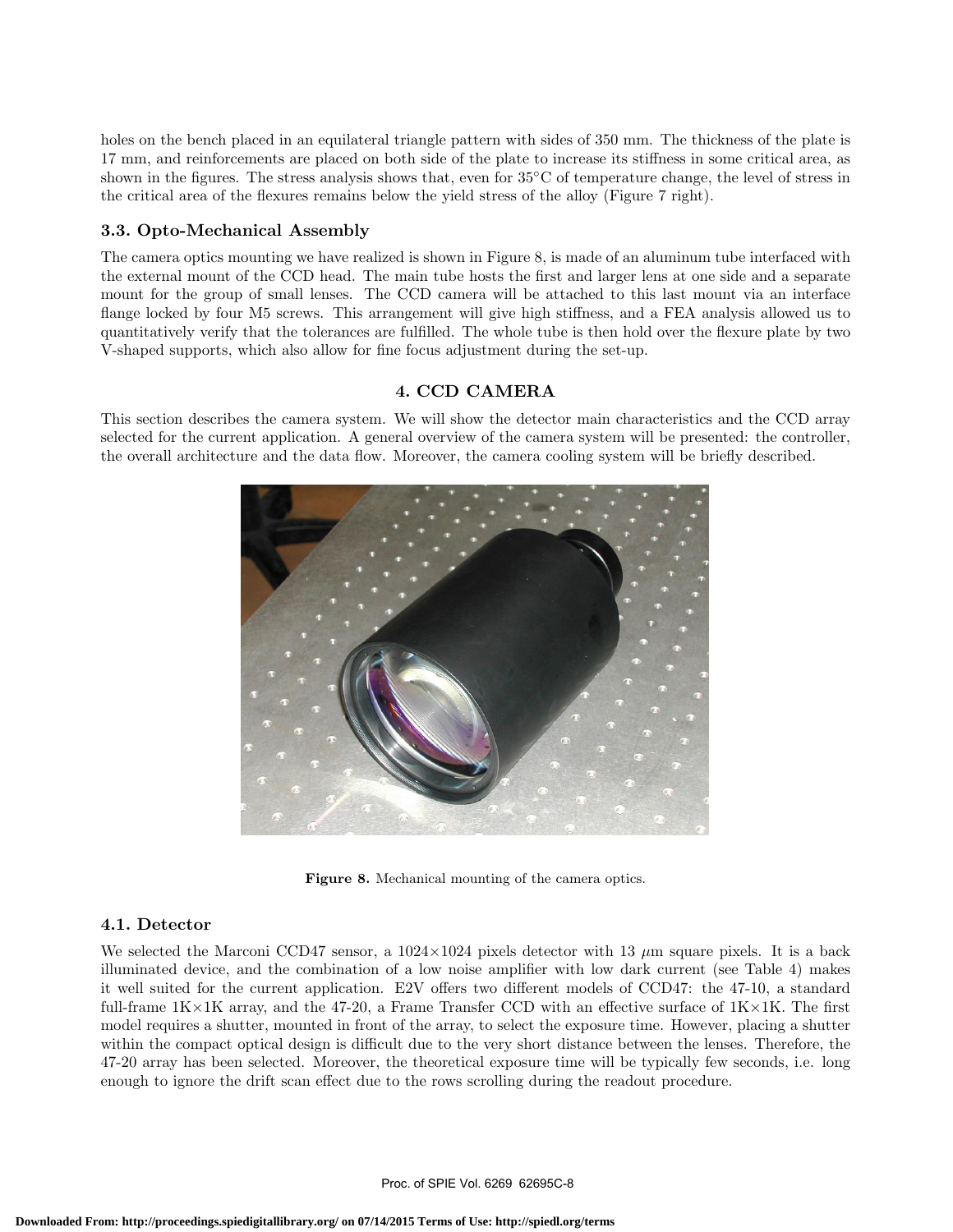| Technology            | back illuminated                   |
|-----------------------|------------------------------------|
| Spectral range        | $200 - 1100$ nm                    |
| Nominal resolution    | $1024 \times 1024$ pxl             |
| Usable pixels         | $1024 \times 1033$ pxl             |
| Image area            | $13.3 \times 13.3$ mm <sup>2</sup> |
| Pixel size            | $13 \mu m$                         |
| Active area           | $100\%$                            |
| Max Readout frequency | 5 MHz                              |
| Read-Out Noise        | $2e^{-}$ rms                       |
| Dark Current at 293K  | $250 e^- / \text{pxl/s}$           |
| Full Well Capacity    | $50000 e^-$                        |

**Table 4.** Marconi CCD 47-20 Main Characteristics.

#### **4.2. The camera system**

A variety of CCD camera systems are available, i.e. CCD controller for devices as the E2V 47 20. Our selection has been driven mainly by the need to standardize all CCDs working in different segments of LINC-NIRVANA; low read noise and high dynamic range were also considered. The SciMeasure Little Joe digital camera is a system able to fulfill these requirements. This camera system consists of: (i) a camera head, where the sensor is installed and Peltier cooled; (ii) an electronic controller; (iii) a frame grabber, which is located in the camera controller PC. The PC receives the images coming from the controller itself and saves them. The main element of Little Joe is the controller. It is a modular, configurable and programmable electronic device able to manage a wide range of CCD detectors in many modes. In the current application, each controller will be configured in a standard mode to manage one E2V 47-20 CCD array. The controller unit contains a set of dedicated boards:

- The Command Module, the heart of the instrument, which receives commands from the control PC through an RS232 serial port, and manages the other modules and the overall camera operation (array input, array output, etc.).
- The Service Module provides the CCD bias voltages and powers other devices, such as thermoelectric cooler, heaters, and vacuum and temperature sensors. In the current application, this module will control the cooler and will read the three temperature sensors: two on the array and one for the controller itself.
- The Clock Driver Module provides the readout clock signals.
- The Input Module receives the video signals from the camera head and converts them to 16 bit digital data.
- The Output Module sends images to the frame grabber. This link uses the AIA (Automated Imaging Association) protocol. This standard specifies connectors for machine vision, scientific, medical, and general purpose image data acquisition in professional environments. The connectors transfer all power along with analog and digital signals between the camera and an image processor. In the current application, the main purpose is the image downloading. Moreover, the AIA connector incorporates a RS232 serial port which is implemented in Little Joe and it is used to replace the serial link to the Command Module. This option has been adopted for optimizing the camera wiring.

In Figure 9 the camera system is shown along with its electronic controller, while Figure 10 depicts a general overview of the Little Joe system. The images are downloaded through a frame grabber (model: PCI DV made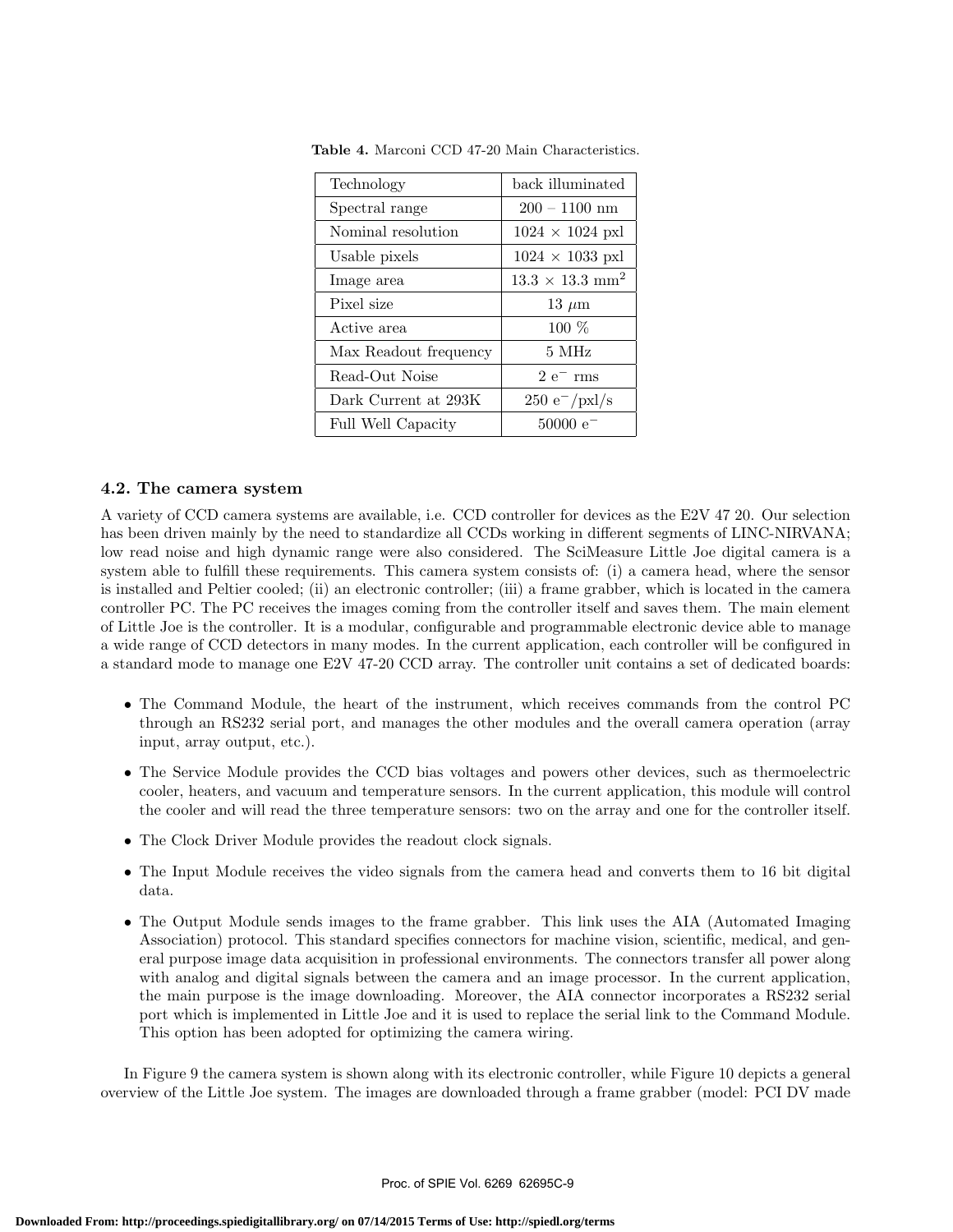

**Figure 9.** Little Joe system with its electronics.

by Engineering Design Team Inc). It provides high-resolution image capture for digital video cameras and is designed to receive the data flow according to the AIA standard. One of the key requirements of the CCD system is the read-out speed. The goal is to acquire the AO field of view, provide the reference star astrometry, and provide tools to verify the AO efficiency. This demands a high download speed. Downloading is closely related to the readout noise: the noise increases with the readout speed. Little Joe's flexibility allows us to modify the controller setup to select the optimum compromise for a wide range of applications. In particular, the download time requested for the Patrol Camera is ∼ 2 seconds/frame. Table 5 reports four typical examples of setups for noise vs readout speed. The data reported in the Table 5 come from SciMeasure and take into account all contributions (controller and CCD) to the readout noise.



**Figure 10.** The Little Joe Digital Camera structure.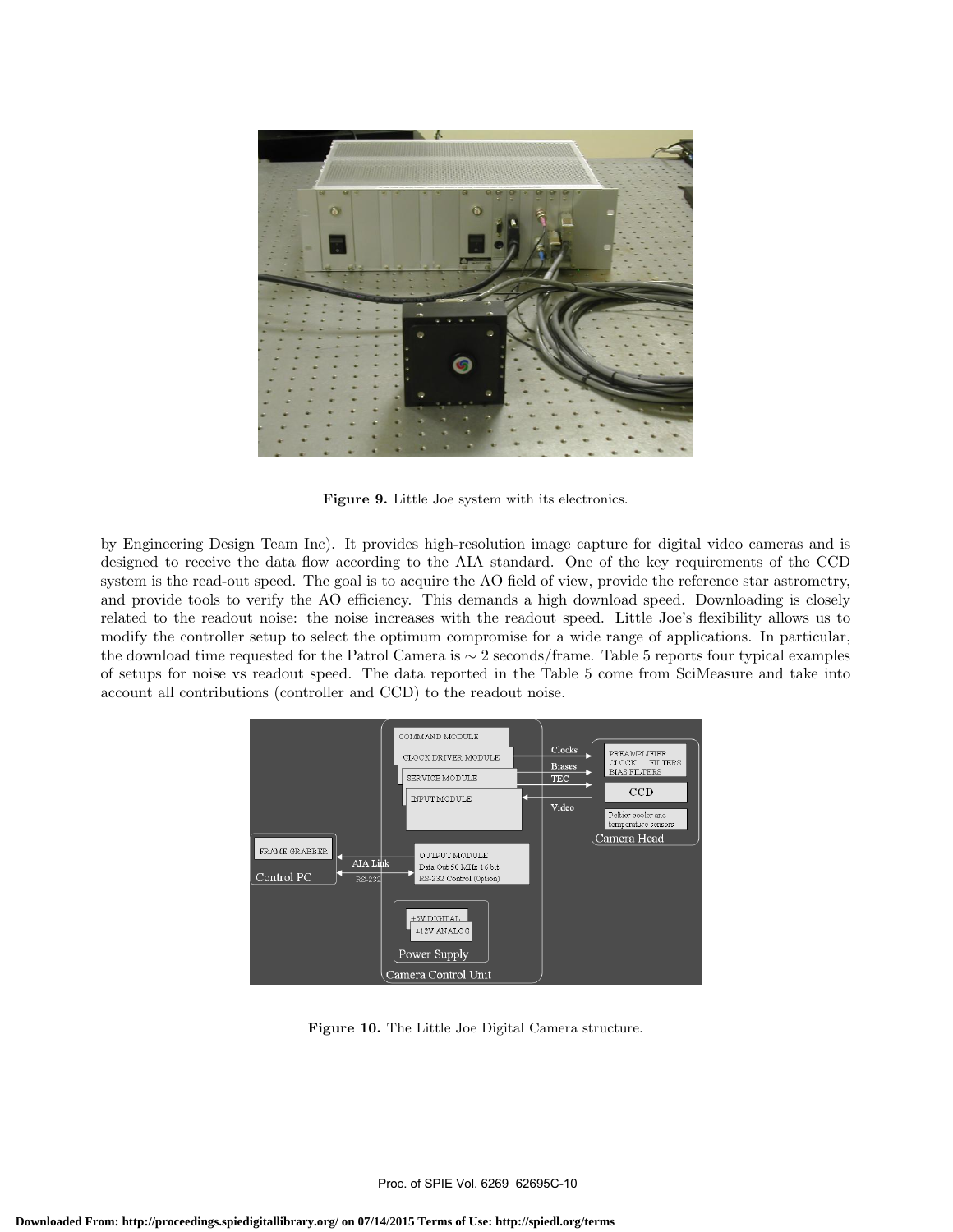| <b>Noise</b>    | Pixel rate        | Frame rate           |  |  |
|-----------------|-------------------|----------------------|--|--|
| $((e^-/pxl/s))$ | Mpixel/s/channel) | $(\text{frame/sec})$ |  |  |
|                 | 0.080             | 6.6                  |  |  |
|                 | 0.250             | 21                   |  |  |
| 6.9             | 1.500             | 0.35                 |  |  |
| 8.5             | 2.500             | 0.21                 |  |  |

**Table 5.** Little Joe performance - Noise vs Pixel Rate.

## **4.3. Cooling System**

The SciMeasure camera system uses a standard E2V cryostat (Figure 9). This package is equipped with a 2-stage Peltier cooler which gives a temperature reduction of approximately 40◦C with respect to ambient's. It is hermetically sealed and filled with low conductivity inert gas for dry cooling. Moreover, the system is supplied with an anti-reflection coated window. An internal temperature sensor monitors the array working condition. According to the technical requirements the camera should not produce heat dissipation in the environment close to the LINC-NIRVANA optical path. In order to prevent any thermal dissipation the camera head is equipped with a liquid inter-cooler (Figure 11) fed from the telescope glycol water system.



Figure 11. The camera glycol inter-cooler.

# **5. CONTROL SYSTEM**

#### **5.1. Hardware Configuration**

As mentioned above, the download speed is one of the crucial features of the CCD camera. The AIA Link is a fast connection able to provide good noise performance. However, this connection requires a cable not longer than 6 m. This constraint forces us to place the control PC close to the CCD cameras: following the LINC-NIRVANA approach, we will use two PCs placed in the two racks located under the optical bench; each controlling one Patrol Camera. This configuration drives the PC choice toward a couple of embedded computers: compact, robust, and able to work in a unconventional environment. The frame grabber and the Patrol Camera software will be installed directly in two of the MHWS reconstructor PCs already planned, in order to optimize the available room and resources. The current application requires the following characteristics for each control PC: